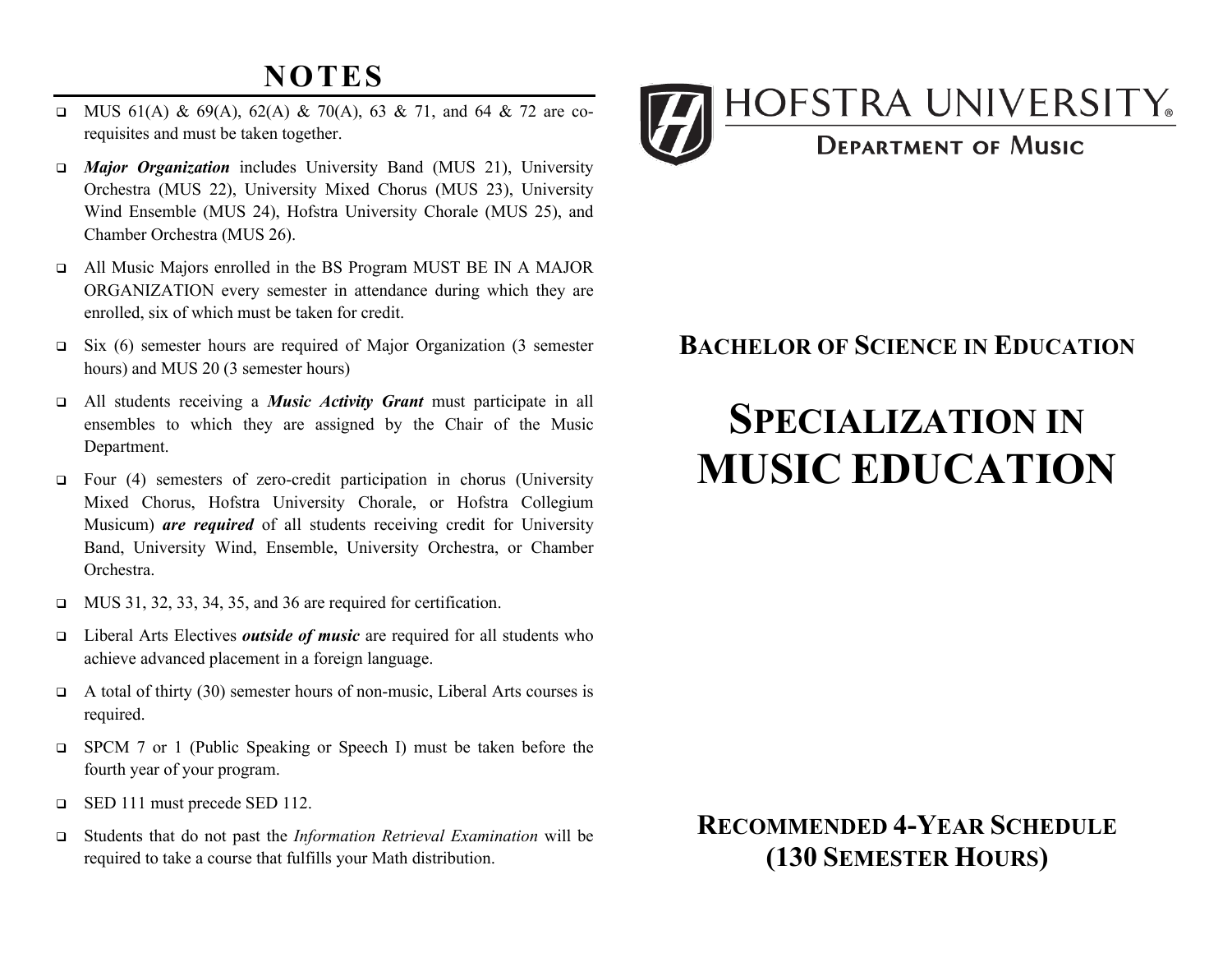|  | YEAR $1 - \text{FALL}$       |             | YEAR 2 - FALL                                  |                   | YEAR $3$ – FALL                                               |                        |                         | YEAR $4$ – FALL              |                  |
|--|------------------------------|-------------|------------------------------------------------|-------------------|---------------------------------------------------------------|------------------------|-------------------------|------------------------------|------------------|
|  | Music 20 (ensemble)          | $.5$ s.h.   | Music 20                                       | 0 s.h.            | Music 20                                                      | $.5$ s.h.              |                         | Music 20                     | $.5$ s.h.        |
|  | Major Organization           | $.5$ s.h.   | Major Organization                             | $0$ s.h.          | Major Organization                                            | $.5$ s.h.              |                         | Major Organization           | $.5$ s.h.        |
|  | Music 35 or 36 (piano/voice) | 1 s.h.      | Music 35B                                      | $1$ s.h.          | Music 33 or 34 (ww or brass)                                  | 1 s.h.                 |                         | Music 33 or 34 (ww or brass) | 1 s.h.           |
|  | Music 48 (history)           | 3 s.h.      | Music 63 (eartraining)                         | 2 s.h.            | Music 36 (voice class)                                        | 1 s.h.                 |                         | Music<br>P                   | 1 s.h.           |
|  | Music $61(A)$ (eartraining)  | $2(3)$ s.h. | Music 71 (theory)                              | 4 s.h.            | Music 107A (instr. cond.)                                     | 3 s.h.                 |                         | Music Elective               | 3 s.h.           |
|  | Music 69(A) (theory)         | $2(3)$ s.h. | Music 143 (history)                            | 3 s.h.            | Music 154 (Form Analysis)                                     | 3 s.h.                 |                         | Music Elective               | 1 s.h.           |
|  | Music<br>P (lessons)         | 1 s.h.      | Music<br>P                                     | $1$ s.h.          | Music Elective                                                | 2 s.h.                 |                         | History distribution         | 3 s.h.           |
|  | Choral Requirement           | 0 s.h.      | Choral Requirement                             | 0 s.h.            | <b>SED 111</b>                                                | 3 s.h.                 |                         | FDED 127 (No Sub)            | 3 s.h.           |
|  | Writing Studies & Comp. 1    | 3 s.h.      | CT 102                                         | 3 s.h.            | RHET 1 or 7                                                   | 3 s.h.                 |                         | <b>SPED 102</b>              | 3 s.h.           |
|  | Language 1 or L.A. Elect.    | 3 s.h.      | <b>SED 122</b>                                 | 1 s.h.            | MUS 20A (concert attend.)                                     | 0 s.h.                 |                         | <b>LYST 102</b>              | 1 s.h.           |
|  | MUS 20A (concert attend.)    | 0 s.h.      | Math distribution                              | 3 s.h.            | <b>TOTAL S.H.</b>                                             | 17                     |                         | MUS 20A (concert attend.)    | 0 s.h.           |
|  | <b>TOTAL S.H. 16-18</b>      |             | MUS 20A (concert attend.)<br>$ 0 \text{ s.h.}$ |                   |                                                               |                        | <b>TOTAL S.H.</b><br>17 |                              |                  |
|  |                              |             | <b>18</b><br><b>TOTAL S.H.</b>                 |                   | Highway Safety (online)                                       |                        |                         |                              |                  |
|  |                              |             | Child Abuse (online)                           |                   | School Violence (online)                                      |                        |                         | EAS (take after SPED 102)    |                  |
|  |                              |             | Fingerprinting                                 |                   | Harassment/Bullying                                           |                        | <b>ALST</b>             |                              |                  |
|  |                              |             | Fire & Arson (online)                          |                   |                                                               |                        |                         |                              |                  |
|  |                              |             | Substance Abuse (online)                       |                   |                                                               |                        |                         |                              |                  |
|  | <b>YEAR 1 - SPRING</b>       |             | YEAR 2 - SPRING                                |                   |                                                               | <b>YEAR 3 - SPRING</b> |                         | <b>YEAR 4 - SPRING</b>       |                  |
|  | Music 20                     | $.5$ s.h.   | Music 20                                       | 0 s.h.            | Music 20                                                      | $.5$ s.h.              |                         | Music 20                     | $.5$ s.h.        |
|  | Major Organization           | .5 s.h.     | Major Organization                             | 0 s.h.            | Major Organization                                            | $.5$ s.h.              |                         | Major Organization           | $.5$ s.h.        |
|  | Music 35A or 36A             | 1 s.h.      | Music 35C                                      | 1 s.h.            | Music 31 (String Class)                                       | $1$ s.h.               |                         | Music Elective               | $2 \text{ s.h.}$ |
|  | Music 62(A) (eartraining)    | $2(3)$ s.h. | Music 64 (eartraining)                         | $ 2 \text{ s.h.}$ | Music 32 (Percussion Class)                                   | $1$ s.h.               |                         | <b>SED 178</b>               | 3 s.h.           |
|  | Music 70A (theory)           | 3 s.h.      | Music 72 (theory)                              | 4 s.h.            | Music 108 (Choral cond.)                                      | 2 s.h.                 |                         | CT 179                       | 6 s.h.           |
|  | Music<br>P                   | 1 s.h.      | Music 144 (history)                            | $3 \,$ s.h.       | Music 145 (history-20th c)                                    | 3 s.h.                 |                         | MUS 20A (concert attend.)    | 0 s.h.           |
|  | Choral Requirement           | 0 s.h.      | Music<br>P                                     | 1 s.h.            | Music 166 or 167 (Orches.)*                                   | 3 s.h.                 |                         | <b>TOTAL S.H.</b>            | <b>12</b>        |
|  | Social Science Elective      | 3 s.h.      | Choral Requirement                             | 0 s.h.            | Music 172A (Sec. Methods)                                     | 2 s.h.                 |                         |                              |                  |
|  | Writing Studies & Comp. 2    | 3 s.h.      | Natural Science distribution                   | 3 s.h.            | Music<br>$\mathbf{P}$                                         | 1 s.h.                 |                         |                              |                  |
|  | Language 2 or L.A. Elect.    | 3 s.h.      | <b>SED 100M</b>                                | $1$ s.h.          | <b>SED 112</b>                                                | 3 s.h.                 |                         |                              |                  |
|  | MUS 20A (concert attend.)    | 0 s.h.      | <b>SED 151</b>                                 | 3 s.h.            | MUS 20A (concert attend.)                                     | 0 s.h.                 |                         |                              |                  |
|  | <b>TOTAL S.H. 17-18</b>      |             | MUS 20A (concert attend.)                      | 0 s.h.            | <b>TOTAL S.H.</b>                                             | 17                     |                         |                              |                  |
|  |                              |             | TOTAL S.H. 18                                  |                   |                                                               |                        |                         |                              |                  |
|  |                              |             |                                                |                   | Content Specialty Test                                        |                        |                         |                              |                  |
|  |                              |             | <b>Information Retrieval Exam</b>              |                   | *Music 167 is intended for those specializing in vocal music. |                        |                         |                              |                  |

\*Music 166 is intended for those specializing in instrumental music.